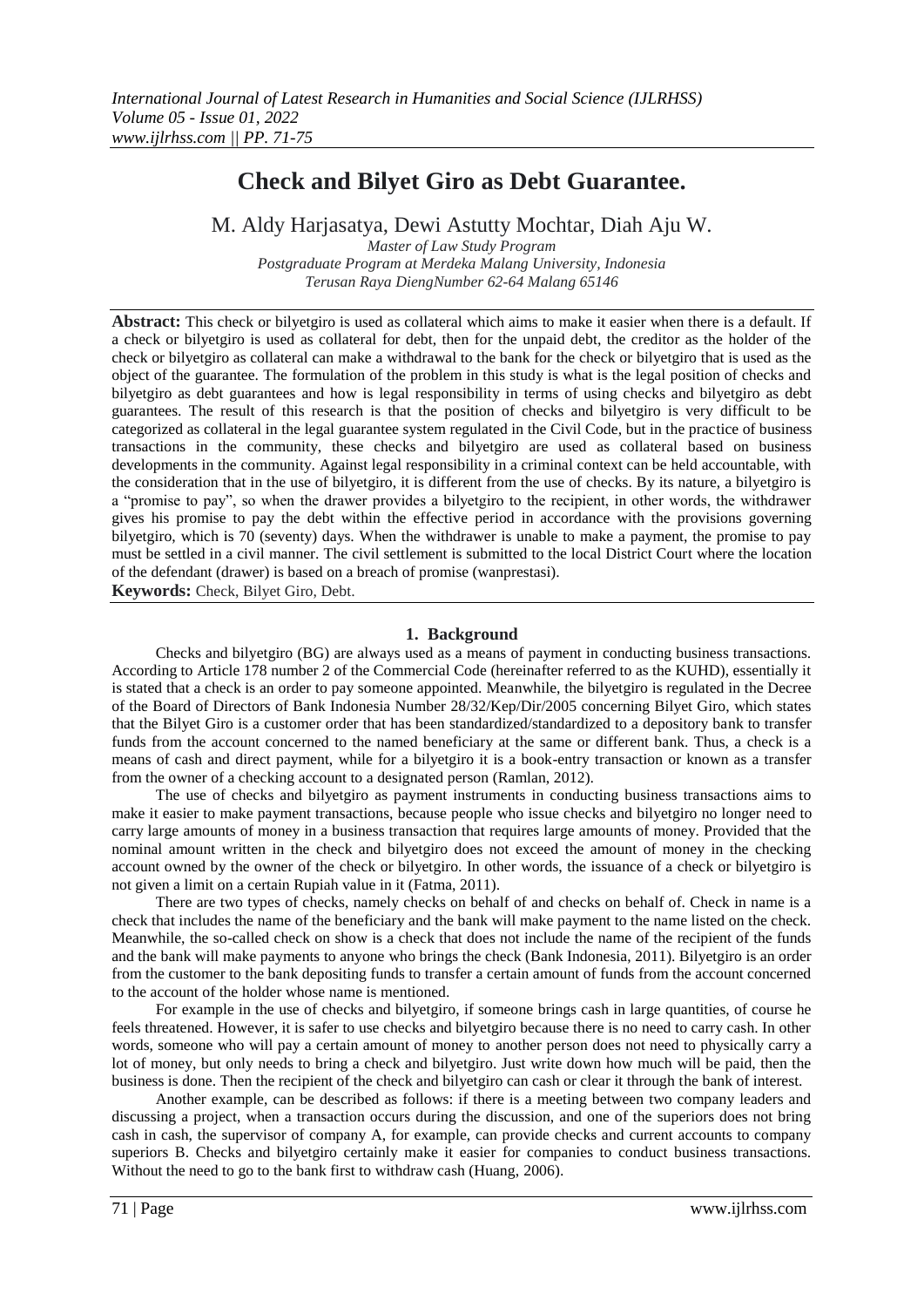## *www.ijlrhss.com || PP. 71-75*

Based on the two examples above, checks and bilyetgiro can be used as payment instruments. For someone who wants to make a payment using a check or bilyetgiro, he can open a checking account, either at private banks or at a government bank, because the party who will pay the check or bilyetgiro must first have a checking account. Current accounts are a product of both private and state banks. So it can be said that checks and bilyetgiro are one of the products of the bank, because it is these banks that issue or print the check or bilyetgiro.

Demand Deposit Account is an account that can be withdrawn by cheque, bilyetgiro, other means of payment orders or by book-entry. In terms of opening an account, banks are prohibited from accepting customers whose names are listed on the national black list which is still valid by OJK, 2016). After getting a check or bilyetgiro from the issuing bank where you opened a checking account before, then the check or bilyetgiro can be used to make payments. Under normal circumstances a check or bilyetgiro is used as a means of payment, but currently under certain circumstances a check or bilyetgiro is often used by the public as collateral for a payment.

For example, in society, if there is a lending and borrowing transaction between a creditor and a debtor, the practice of using a check or bilyetgiro is used as collateral for the debtor to the creditor. This check or bilyetgiro is used as collateral which aims to make it easier in the event of a default. If a check or bilyetgiro is used as debt security, then for the unpaid debt, the creditor as the holder of the check or bilyetgiro as collateral can make a withdrawal to the bank for the check or bilyetgiro which is used as the object of the guarantee (Chaidir Ali, 2010).

If the check or bilyetgiro is rejected by the issuing bank, either because the balance in the checking account is insufficient or because the checking account has been closed, the creditor as the holder of the check or bilyetgiro can take criminal action by filing a report to the police. This is because if the settlement is carried out through civil legal remedies it will take a very long time. So it can be concluded that the use of checks or bilyetgiro as debt guarantees for debtors to creditors is only a form of promise to pay which may not necessarily be disbursed. In this study, the problem that will be analyzed is how the legal position of checks and bilyetgiro as debt guarantees and how is legal responsibility in the use of checks and bilyetgiro as debt guarantees.

#### **2. Method**

This research is a juridical-normative legal research. Data collection techniques in this study used literature and documents or archive studies, namely by collecting data related to the needs of the research to be studied, in addition to various books and other supporting legal materials. The analysis technique used was descriptive qualitative data.

#### **3. Discussion**

#### **3.1 Legal Position of Checks and Bilyet Giro as Debt Collateral**.

The use of checks and bilyetgiro as debt guarantees in a business relationship has given legal consequences, both civil law and criminal law. However, until now there is still no regulation that regulates the categories of using checks and bilyetgiro which can be considered as an unlawful act in a criminal context and how it is said to be an unlawful act in the context of civil law. The current source of law is the jurisprudence of the Supreme Court of the Republic of Indonesia as one of the sources of law in Indonesia.

In the past, there were regulations regarding the prohibition of the use of blank checks which were regulated in Law Number 17 of 1964 concerning the Prohibition of Withdrawing Blank Checks. This has created a stigma in the community that every existence of a blank check can be held criminally responsible. In the statutory provisions, it has been regulated regarding severe sanctions for people who issue blank checks. In Article 1 of Law Number 17 of 1964 concerning the Prohibition of Withdrawing Blank Checks it is stated that: "Anyone who draws a check, while he knows or should reasonably suspect, that since the time it was drawn for the check there are not enough funds available at the bank in the name of the check. If the check is withdrawn (blank check) the penalty is death, life imprisonment or a maximum imprisonment of twenty years and a maximum fine of four times the amount written on the blank check in question"

Based on the above provisions, it can be said that a person who issues a blank check is a criminal act as regulated in Article 3 of Law Number 17 of 1964 concerning the Prohibition of Withdrawing Blank Checks. Blank checks according to these provisions are checks drawn which at the time of withdrawal were not supported by sufficient funds. According to the characteristics of the check, it is true that at the time the check is drawn there must be funds available at the time of withdrawal by the recipient. This is what causes people's reluctance to use checks, so that the next payment product is born, namely "Bilyet Giro" as a bank product that can be used as a means of payment to replace checks (Julisman, 2019).

The issuance of Government Regulation in Lieu of Law (Perpu) No. 1 of 1971 concerning the Revocation of Law no. 17 of 1964 concerning the Prohibition of Withdrawing Blank Checks made this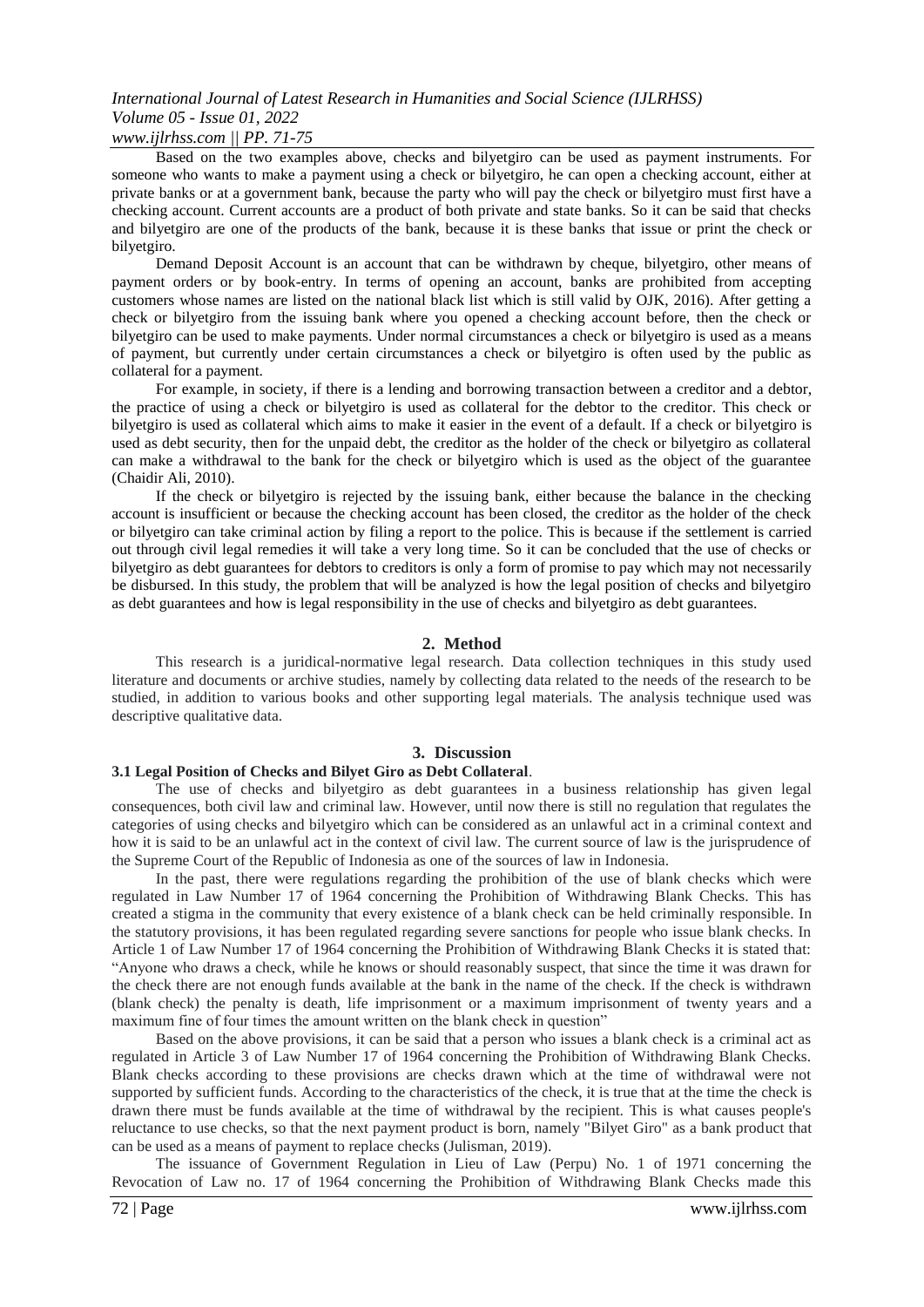## *www.ijlrhss.com || PP. 71-75*

provision change. Since it was revoked and declared no longer valid, the crime of blank check is no longer a banking crime, but a general crime. Therefore, with the revocation of the provisions concerning the prohibition on the withdrawal of blank checks, it does not make people become arbitrarily using blank checks.

Acts against the law in the context of civil law, meaning that the act violates the law and causes harm to other parties, therefore it is obligatory for the party who because of his mistake caused the loss to compensate for the loss, which is in accordance with the formulation of Article 1365 of the Civil Code. Guarantee law institutions in Indonesia recognize the existence of 2 (two) guarantees, namely: material guarantees, and individual guarantees (Tan Kamelo, 2006). The status of checks and bilyetgiro is very difficult to be categorized as collateral in the legal guarantee system regulated in the Civil Code, but only occurs in the practice of business transactions in society. These checks and bilyetgiro are used as collateral based on business developments in the community.

Relation to collateral in business transactions, where a form of facility provided by the bank to customers related to the delivery of collateral in the form of securities or also known as a means of payment or book-entry orders. This means that the securities can be collected and will be disbursed on time. If the check and bilyetgiro are used as collateral in a business relationship by the drawer, then the current account belonging to the withdrawer at the interested bank must be filled, which will later be disbursed to pay off the debtor of the drawer to the customer. receiver/bearer (Keister, 2004).

The obligation to pay arises when there is an agreement between the parties first and then issues securities as the implementation of the payment. So, the agreement is an engagement that forms the basis for the issuance of securities which is called a basic engagement. This basic agreement forms the basis for the issuance of checks and bilyetgiro and will become a valid agreement between the two parties. A valid agreement here is an agreement that meets the conditions determined by law so that the agreement is recognized by law (legally concluded contract). , there is the ability of the parties to make agreements (capacity), there is a certain thing (a certain subject matter) and there is a legal cause (Abdul Kadir, 1990).

Checks and demand deposits can be used as collateral for debt because checks and bilyetgiro are included in the category of securities. Securities is a document that has the value of money that has been recognized and protected by law for the purposes of trade transactions, payments, or other similar. The letter gives rights to the holder that is beneficial to those who receive or own it, therefore securities are so important and their value is the same as cash.

From the definition above, it can be concluded that checks and bilyetgiro can be: valued in money, have been recognized and protected by law, where checks are regulated in the Commercial Code and Bilyet Giro in Bank Indonesia Regulations, used for trade transactions, payments or other similar purposes and gives rights to the holder in the form of a claim for a certain amount of money (CST Kansil, 2008).

According to the provisions in the KUHD that regulates checks and the Bank Indonesia Regulations that regulate Bilyet Giro, in principle checks and bilyetgiro are not objects that can be pledged as collateral. Because the ownership of checks and bilyetgiro is transferred on the basis of delivery, so that since the delivery of the check and bilyetgiro, the ownership will shift from the drawing party to the recipient party. Therefore, it is not possible that the recipient of the check and bilyetgiro will receive a guarantee of his own property.

The development of the use of checks and bilyetgiro in the community occurs a legal phenomenon that checks and bilyetgiro are used as debt guarantees in business relationships (Jensen, 1986). This is solely intended as a guarantee of payment for creditors for the return of a sum of money or goods that have been received by the debtor. In addition, there is a legal phenomenon in the use of the guaranteed check and bilyetgiro in the event of non-fulfillment of payments or it is found that the check and bilyetgiro cannot be cashed/transferred because the funds/balance in the checking account does not exist or is insufficient, then the recipient/creditor has several legal options for solving legal problems that arise.

Legal options for resolving these legal issues can be in the form of civil legal remedies and criminal legal remedies. If you look at the legal phenomenon of checks and bilyetgiro being used as collateral for debt in a business relationship, it is associated with the law of guarantees, then checks and bilyetgiro are included in the category of securities that can be valued in money, so checks and bilyetgiro can be pledged as collateral. The second question is, if checks and bilyetgiro can be used as collateral, then what are the guarantee institutions included in the check and bilyetgiro? The answer is that checks and bilyetgiro are movable objects, if the object is movable and can be valued in money, then it is clear that they can be guaranteed, but the guarantee institution has not yet been regulated. However, in society checks and bilyetgiro are often pawned, so that the guarantee institution can be equated with pawning. Why a lien, because there is a claim right in the use of checks and bilyetgiro, and the claim right is the intangible movable property that is guaranteed.

Furthermore, if the check and bilyetgiro can be used as collateral, then the check and bilyetgiro can be used as debt security, especially in a legal relationship that is a business relationship. With checks and bilyetgiro that can be used as collateral for debt, it is clear that there can be legal consequences for the first holder and the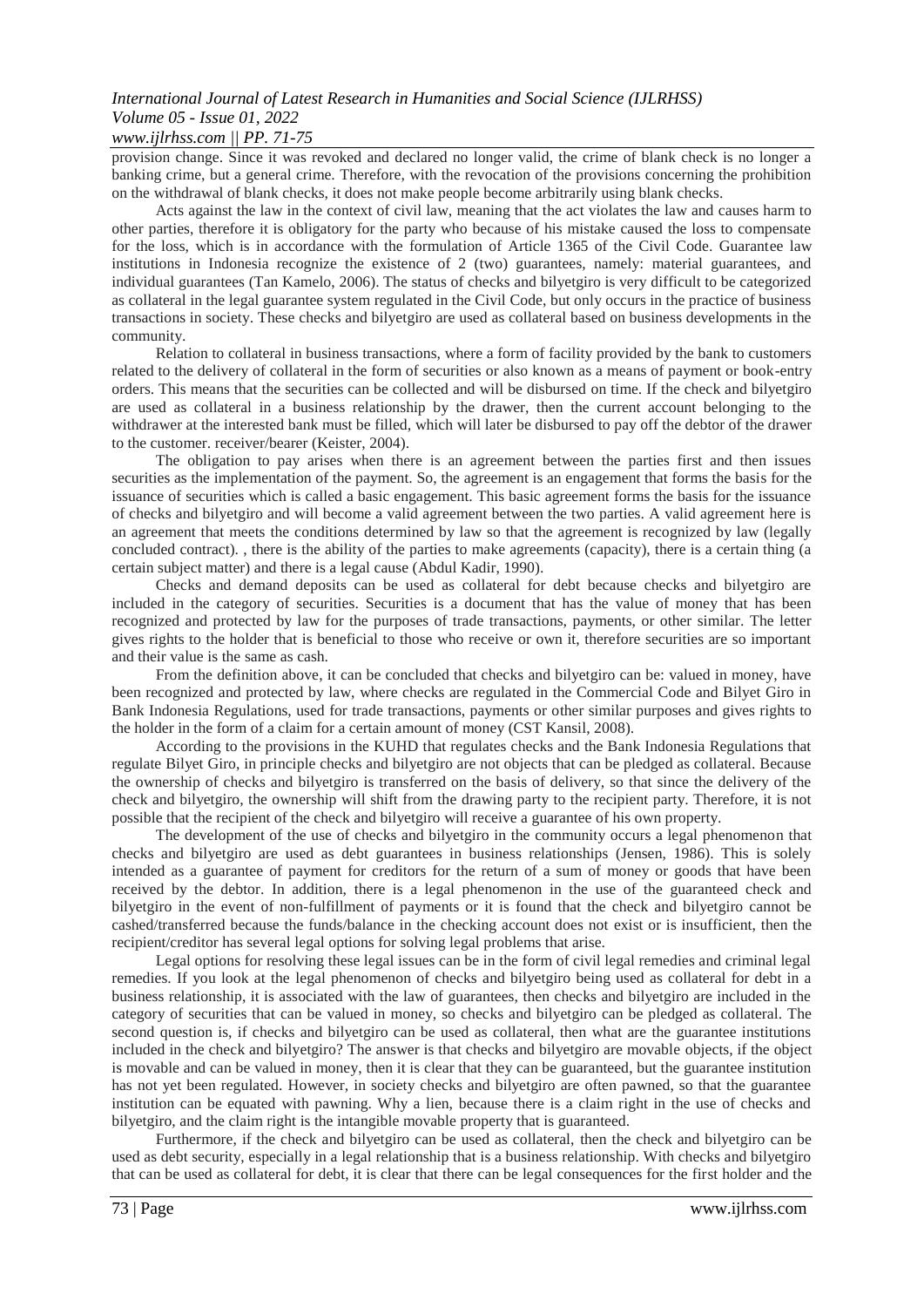## *www.ijlrhss.com || PP. 71-75*

first holder, the second holder, and so on. Regarding the legal consequences of guaranteeing a check and bilyetgiro against a debt, and because checks and bilyetgiro are in principle different, the legal consequences of checks and bilyetgiro are also different. If the drawer guarantees the check to the recipient, the check which is a "cash payment instrument", if the check cannot be cashed, the legal consequences for the withdrawer can be held criminally responsible. Meanwhile, if the drawer guarantees the bilyetgiro to the beneficiary, the bilyetgiro which is a "promise to pay", if the bilyetgiro cannot be executed/transferred due to insufficient balance, the legal consequences for the drawer can be held civilly responsible.

In essence, checks and bilyetgiro are means of payment. A check is a cash payment instrument, while a bilyetgiro is a payment promise. Both checks and bilyetgiro can be used as collateral for debt in a business relationship. The guarantee institution is in the form of a pawn, because what is pawned is the right to collect. When the check and bilyetgiro can be cashed or transferred, then there is no legal problem between the drawer and the recipient. However, when the check and bilyetgiro cannot be cashed or transferred because the checking account has been closed or the current account balance is insufficient, then legal problems arise between the drawer and the recipient. It is this legal issue that differs between the use of blank checks and blank bilyetgiro.

#### **3.2 Legal Liability in the Use of Checks and Bilyet Giro as Debt Collateral**.

As described in the discussion above, that legal problems arising from the use of blank checks and bilyetgiro which are used as debt guarantees in business transactions can be in the form of criminal liability as a result of unlawful acts in the context of criminal law and civil liability as a result of unlawful acts. in the context of civil law. Actions against the law in a civil context are called onrechtmatigedaad, while acts against the law in a criminal context.

Checks can be compared to cash. Drawer who gives a check to the recipient as a debt guarantee in a business transaction that has been agreed upon in advance, then the recipient has the hope that when the check is cashed, the recipient will receive cash equal to the amount written on the check. However, when the check is cashed, it turns out that the current account of the withdrawer at the withdrawn bank has insufficient balance or the checking account has been closed, the withdrawer may be held criminally responsible.

The relationship between the beneficiary and the beneficiary is always an engagement, both written and unwritten. At the time of an agreement between the debtor and the creditor in a business transaction relationship using the check, the debtor as the drawer submits the check to the creditor. When the surrender occurs, the debtor must know for sure and be aware that the money in his checking account must be sufficient. In other words, when the previously agreed time period is getting closer, the debtor must also ensure that the funds in his checking account must meet the value of the check he has issued.

For debtors who submit checks as collateral to creditors even though they know that at the time of delivery, the funds in their accounts do not exist or are insufficient for the value of the checks they draw, then the agreement made by the debtor contains an element of fraud. Likewise, for debtors who submit checks as collateral to creditors, but during the time period or date of disbursement of the checks it turns out that there are no or insufficient funds in the checking account, then this also contains an element of fraud.

The use of blank checks and bilyetgiro as collateral for debt in a business relationship which can be categorized as an unlawful act in a criminal context complies with the provisions of Article 378, Article 372, and Article 379a of the Criminal Code. In essence, these blank checks and bilyetgiro are used as tools for false identities, a series of lies, and to persuade and seduce others. The most basic element is that it must first be proven that there is "intention" (mens rea) from the perpetrator who knows from the beginning that the check and bilyetgiro issued, the perpetrator cannot provide the funds on time respectively. Against checks must be provided when the check is written and handed over to the beneficiary. Meanwhile, bilyetgiro obligation to provide funds must be carried out on the effective date.

In the use of bilyetgiro, it is different from the use of checks. According to its nature, a bilyetgiro is a "promise to pay", so when the drawer provides a bilyetgiro to the recipient, in other words, the withdrawer gives his promise to pay the debt in an effective time period in accordance with the provisions governing bilyetgiro, namely: 70 (seventy) days . When the withdrawer is unable to make a payment, the promise to pay must be settled in a civil manner. The civil settlement is submitted to the local District Court where the location of the defendant (drawer) is based on a breach of promise (wanprestasi).

As is known, based on Article 1234 of the Civil Code, it has determined achievements that can be prosecuted, in the form of: surrendering an item, doing an act, not committing an act". In accordance with Article 1234 of the Civil Code mentioned above, when the withdrawer does not carry out his achievements based on the previously made engagement, the recipient may demand that the withdrawer perform it. The implementation of these achievements can be in the form of: delivery of goods (amount of money); perform an action; or not to do an action. Thus, Article 1234 of the Civil Code provides protection for bilyetgiro recipients who are harmed due to non-payment. Publishers whose obligations do not fulfill the agreement or default, can